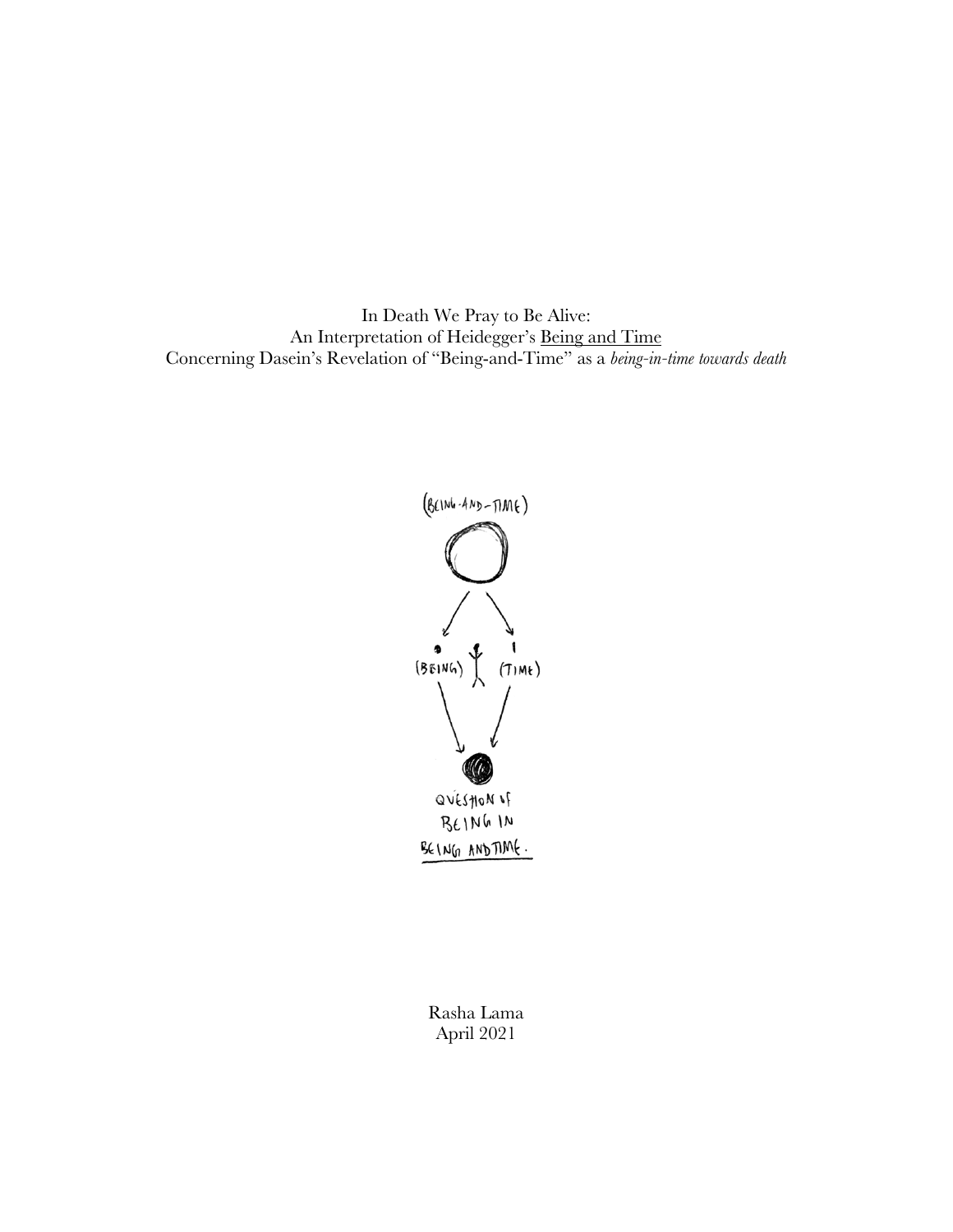*Being-in-time towards death* reveals the question of Being through the structural interrelation of Dasein's *existentials* and temporality, forming the ontological ground for the "existentialia." The significance of this realization is that seeing *towards* death, not fleeing in the face of it, reveals the magnitude and reality of life that frees Dasein from its average everydayness and inauthentic ways of Being. This essay attempts to display the primordially unified Being-and-Time through Dasein's split existence as a being-in-time towards death. By seeing death as it is with resoluteness, Dasein surrenders itself to the primordial truth of existence which is its fundamental 'Care' structure. As a unification of existentials throughout temporality, 'Care' creates Dasein's authentic and inauthentic modes of being. Ultimately, Dasein's reflection on authenticity opens a present "moment of vision" and recollects the foundational question of Being.

## *Being-in-time towards death*

Phenomenological reduction in Being and Time is used to reveal the phenomena as it is to Dasein as it *is.* The fundamental question of Being is not pulled at for a reason of existence, but to understand what it means to *be* as a Dasein of which its "very Being is an issue" (H.141). Heidegger's fundamental ontology is to notice *a priori* categories by subjective perceptions to deconstruct a pattern of perceptions influenced by Dasein's forms of *existentials*. It is through phenomenologically reducing Dasein's everyday experience (as a Being-in-time) that Heidegger attempts to enter the pure experience of the phenomena (that is Being-and-Time unified).

Dasein shows itself through 4 *existentials*: "state-of-mind" or "disposition" (*Befindlichkeit*), "understanding" (*Verstehen*), "discourse" (*Rede*), and "falling" (*Verfallen*) (H.335). These *existentials* explain the being of Dasein who has forgotten the question of Being. The "disposition" of Dasein is finding itself in the world as always being-in-the-world without attempt or request: Dasein's constitution is that which is "thrown" into the world and constantly "falling" (*Verfallen*). The inevitable existence of Being-in-the-world can lead to a form of self-discovery in activity or forgotten in passivity alongside the question of Being. Equiprimordial (*gleichursprünglich*) with "disposition" is "understanding" (*Verstehen*), as both *existentials* exists together (H.143). The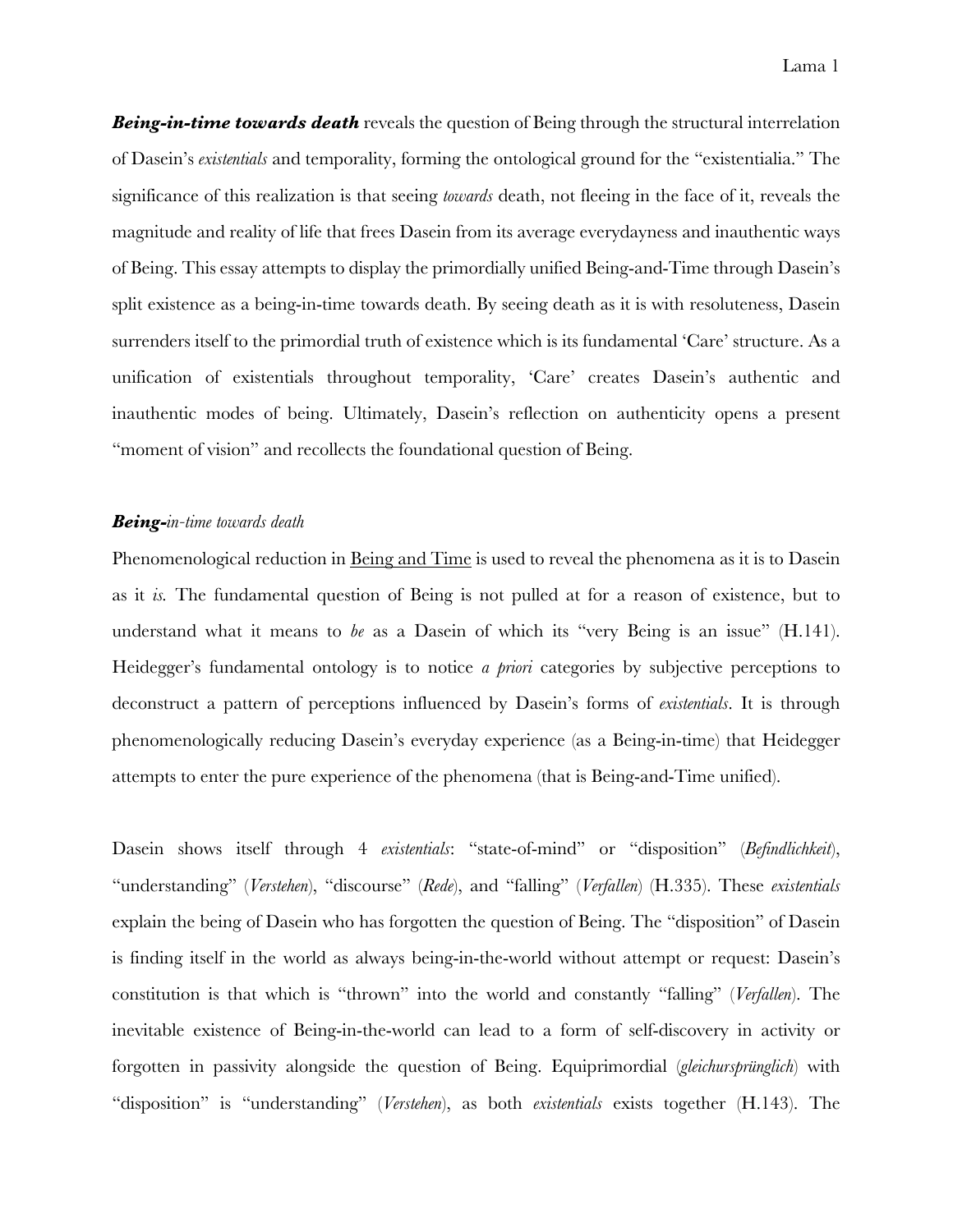"disposition" of having an existence is taken as an "understanding" of its own discovery of self in the world. "Disposition" and "understanding" constitutes disclosedness, the things and forms witnessed in the world that Dasein inevitably finds itself in (H.349). Dasein's "fallenness" "into the 'world' means an absorption in Being-with-one-another," where it finds itself with an array of possibilities and modes of being at its disposal, and so attempts to disclose its self-determined perception through language, idle talk, curiosity, and ambiguity. While these 4 *existentials* showcase Dasein's various modes of being as a Being-in-the-world, they highlight the interrelatedness of being and temporality within Dasein's existential modes, even though it is unapparent in the average everydayness understanding of Being. To grasp this concept, Heidegger introduces Dasein's inherent Being-in-the-world as 'Care,' essentially unifying the 4 *existentials* as Dasein's "temporal" determinateness: "the way in which Being and its modes and characteristics have their meaning determined primordially in terms of time" (H.19). And so "the fundamental ontological task of Interpreting Being […] includes working out the *Temporality of Being*" (H.19) through the ontological ground of Dasein's analytic where modes of Being appear throughout temporal points of reference, whether it is already-in, being-alongside, or ahead-of-itself in the phenomena of Being.

## *Being-in-time towards death*

'Care' is the unified structure of Dasein's existential analytic, where temporality (*zeitlichkeit*) is "the existential meaning of the Being of care" (H.397). Heidegger outlines the structure of 'Care' as "ahead-of-itself-being-already in-(the-world-) as being-alongside (entities encountered within the world)" (H.192). Essentially, this structure of 'Care' incorporates the 4 *existentials* of Dasein's Being into temporality which temporalizes itself in the 3 ecstasies of past, future, and Present:

- 1. In the past, 'state-of-mind' temporalizes itself as the "already in" as Facticity. Authentic Facticity is "recollecting" while inauthentic Facticity is "forgetting;"
- 2. In the future, 'understanding' temporalizes itself as the "ahead-of-itself" as Existentiality. Authentic Existentiality is "anticipation" while inauthentic Existentiality is "awaiting;"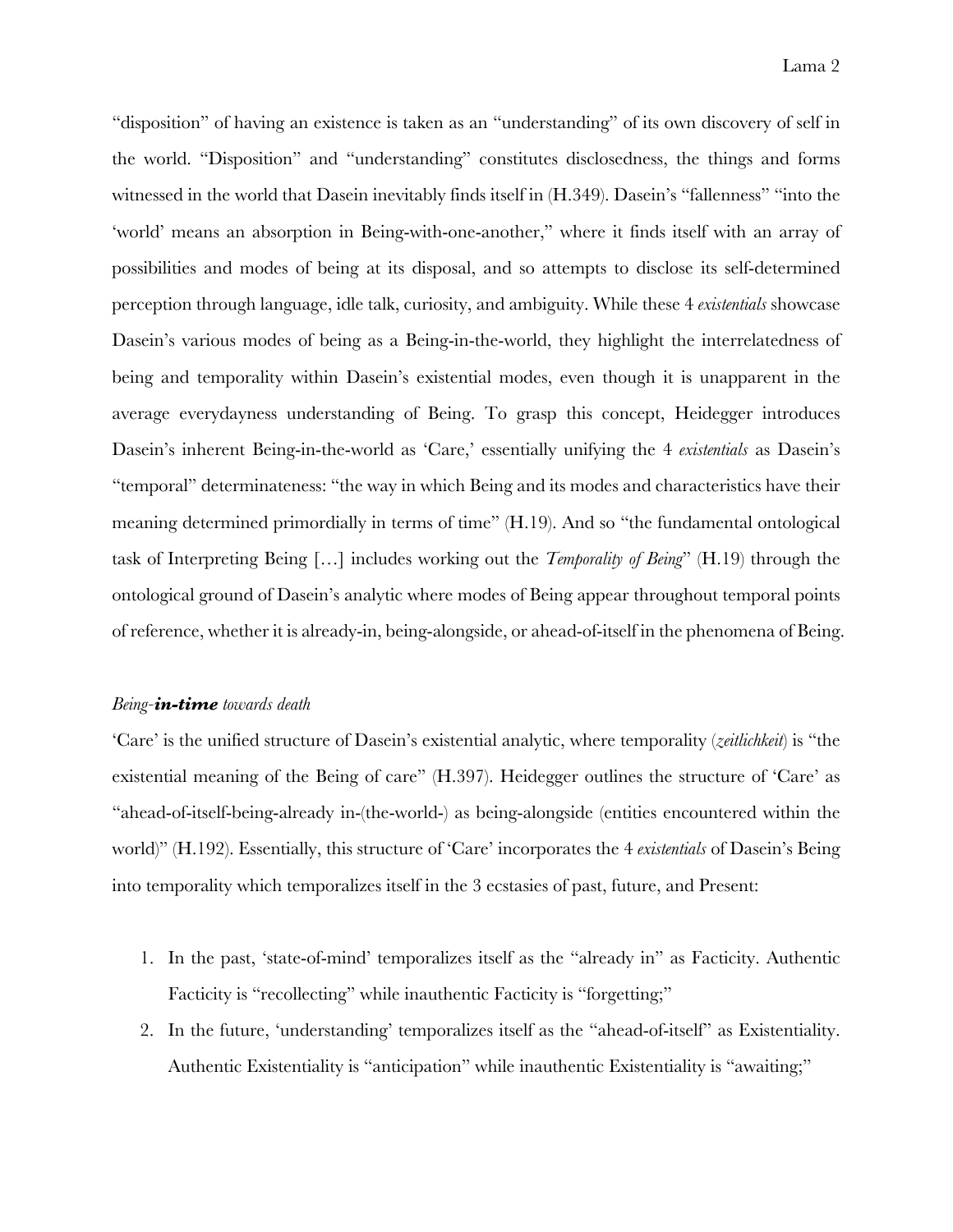3. In the Present, 'falling' temporalizes itself as the "being-alongside" as Fallenness. Authentic Fallenness reveals a "moment of vision" while inauthentic Fallenness is "making-present" (H.350).

Facticity is a definite way of Being that implies an entity's understanding of itself as entity in the bound up in its 'destiny' with the Being of those entities which it encounters within its own world" (H.56). Authentically, it recollects its past events without alteration of its existence or creation of false memories. If so, this would be Facticity of inauthentic "forgetting" due to the question of Being seen as universal, indefinable, or in proximity of being. To expand, universality is the overwhelming manifestation of Being in all individual and universal entities, so the questioning easily loses itself in the assumed presence. Indefinability is the difficulty faced when attempting to categorize sorts of Being belong to certain beings. It is not possible to think of Being as a being. With the proximity of being, Dasein always operates with some understanding of Being, whether entirely authentic or not. Therefore, the question of Being seems unnecessary and falls forgotten in the past *ecstasy* of temporal Dasein.

Looking to the future, Dasein's Existentiality surfaces through its Being "ahead-of-itself." Its *existential* 'understanding' is "grounded primarily in the future" (H.350). Dasein in "anticipation" (*Vorlaufen*) is in authentic expression of Existentiality for it comes towards itself in awareness of its ownmost potentiality for being. In "awaiting" (*Gewärtigen*), however, Dasein comes towards itself inauthentically towards its possibility of being understood in the context of the "They." The "They" is everyone while no one is himself as it leads to an inauthentic mode of Being whether it is Dasein in language, falling, "distantiality, averageness, levelling down, publicness, the disburdening of one's Being, [or] accommodation:" it is Dasein's failure to standby one's Self (H.128). It is the *tranquillity* of living like the "They" with their "idle chatter" (*Gerede*) and so discarding all of its extraordinary possibilities to a "falling Being-in-the-world" (H.177). Dasein would be "cut off from its primordially genuine relationships-of-Being towards the world" and remain floating unattached alongside itself (H.170). Yet, difficult is pronounced for Dasein cannot fully escape inauthenticity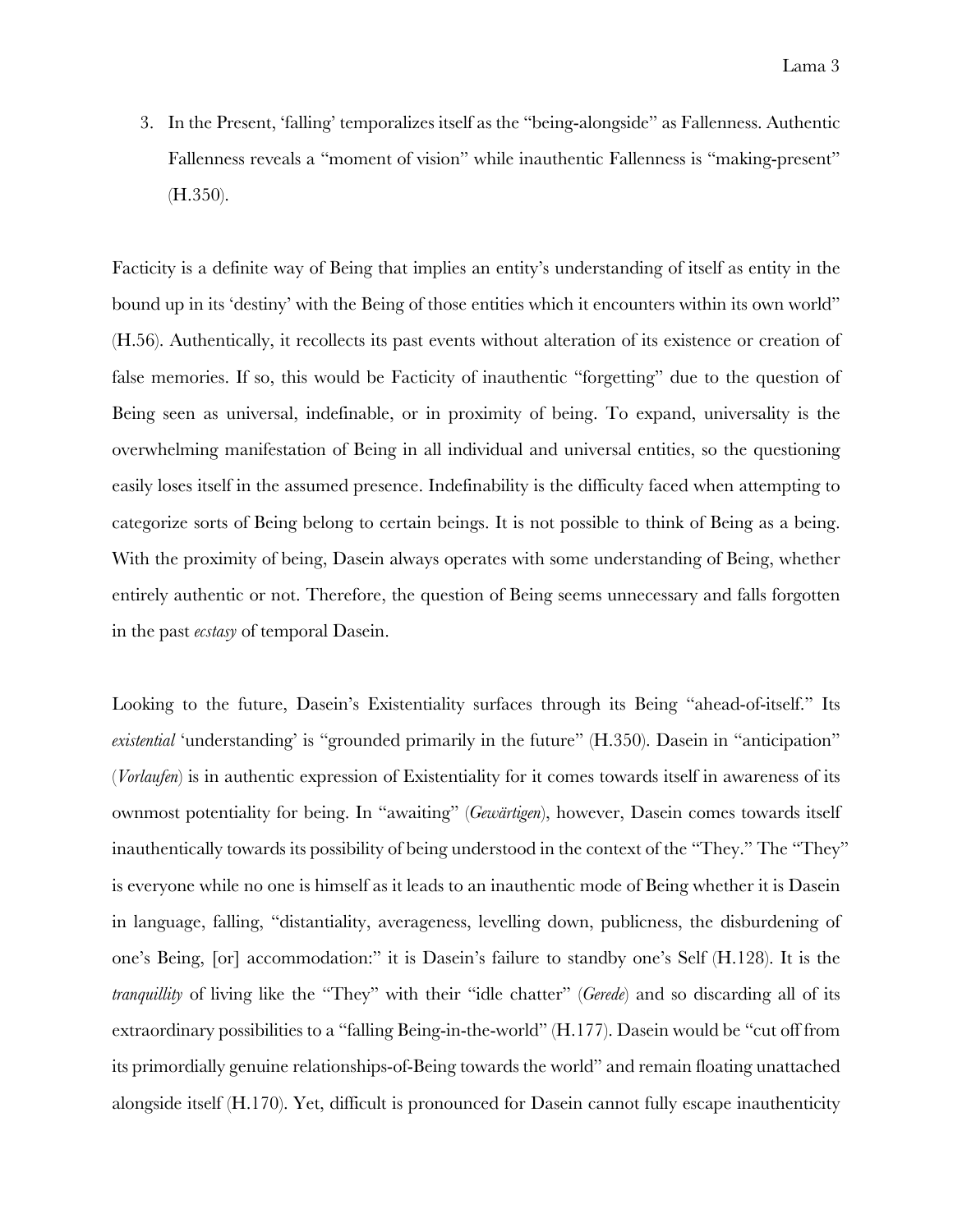and the "They," for Dasein shall always find and understand itself as being-alongside entities in the world of the "They" in the past, future, and Present.

Here, the Present is experienced as the meeting point of an authentic or inauthentic awareness of the future and past. Dasein's *existential* "falling" temporalizes itself as Fallenness where it sees the real possibilities of its Being and holds them in resoluteness. This resolute awareness of self reveals a "moment of vision" (*Augenblick*) if authentic, and a "making-present" if inauthentic. It is the joining of an authentic past and future that makes an authentic Present a possibility of Being. Whether Dasein is in an authentic ("recollective-anticipatory-moment of vision") or inauthentic ("forgetting-awaiting-making-present") mode of Being, it is the momentarily (not successive) meeting of temporal "nows" that, combined with Dasein's *existentials*, temporality forms the basis of 'Care.' The "unity of the care-structure" is the grounded totality of the structural whole of existence, facticity, and falling through the ecstatical unity where temporality has temporalizes itself (H.350). This creates Dasein's multiple modes of Being and the possibility of authentic or inauthentic existence. For the authentic search for the phenomena of Being, Dasein must be resolute; therefore, it is necessary for Dasein to comport itself as a *being-in-time towards death* to *see* its death, and subsequently live its authentic life to witness the primordial phenomena of Being.

## *Being-in-time towards death*

Death imparts on Dasein the totality of all its possibilities to never be added upon or surpassed. "Death is a possibility-of-Being" which Dasein must take on its own at all times (H.250). Dasein cannot escape for "death is the possibility of the absolute impossibility of Dasein" (H.250). Death becomes Dasein's basis as a whole. The realization of the impending end reveals a fundamental and ownmost (*eigenst*) possibility for Dasein as authentic Being. However, Authentic Being-one's-Self does not exist through a detachment from the "They," but "is rather an existentiell modification of the "they"—of the "they" as an essential *existentiale*" (H.130). Therefore, the more profound the realization of death, the greater intensity for authenticity for Dasein's ownmost possibilities to wake from the tranquillity of the "They" life into the manifestation of Dasein's own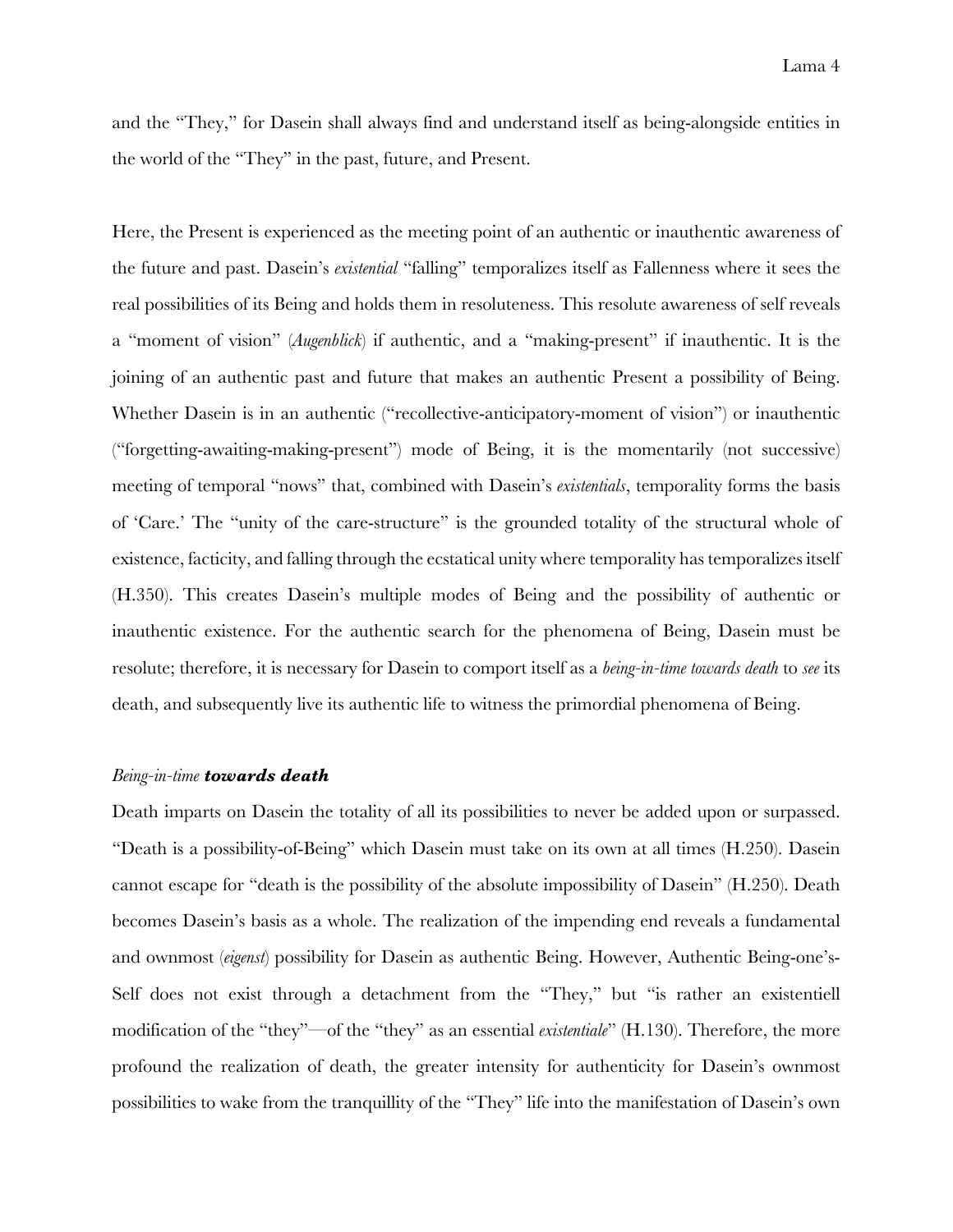freedom as a being-in-the-world. The "They" release the temptation to cover oneself from one's ownmost Being-towards-death through their "constant tranquillization about death" (H.244). But by moving *towards death*, Dasein is released of the inauthentic modes of Being to witness the primordial forms of authentic Being in foundational question of Being.

"Resoluteness is authentic being-oneself" where resoluteness is Dasein's primordial truth that sees clearly what it is and what it is tied to (H.298). It sees its "thought through to the end" and points to the anticipation of death. This is Being-in-the-world with the realization that brings Dasein to the "truth of existence" as truly standing out towards death. In such movement, Dasein as an "authentic potentiality-for-Being […] wants to have a conscience" as a "Being-towards-death" (H.234). Towards death, Dasein is able to abandon its inauthentic modes and "transition to nolonger-Dasein (*Nichtmedhrdasein*)" into the experienced itself (H.237). At this point, Heidegger introduces "conscience" (*Gewissen*) as Dasein's realization of its *existential* facticity. To understand itself, it must find itself thrown into the world without its knowing and with its impending end. Therefore, the call of conscience "summons Dasein's Self from its lostness in the "they"" to which Dasein faces itself against its own *existential* constitution (H.274). It is through this reflection that Dasein reveals itself in "resoluteness" (*Entschlossenheit*), to which Dasein stands as itself away from inauthentic *ecstasies* and in the face of death. When resoluteness is "thought through to the end," death is anticipated and Dasein is brought before the truth of existence" (H.307). In being resolute, Dasein stands towards death. And this certainty of death attains a "certainty which is authentic and whole" (H.356), inviting once more the foundational question of Being.

## *Being-in-time towards death.*

Phenomenological thought is recollective as a meandering way (*Holzwege)* to get "to the things themselves" (*zu den Sachen selbst*). The essence of phenomenological investigation is seen in Being and Time where Heidegger introduces Dasein's analytic through continuous introduction, exploration, and recapitulation. This repetition (*weiderholt*) is not a "mere mechanical repetition or an attempt to reconstitute the physical past," but retrieves former possibilities explicitly handed